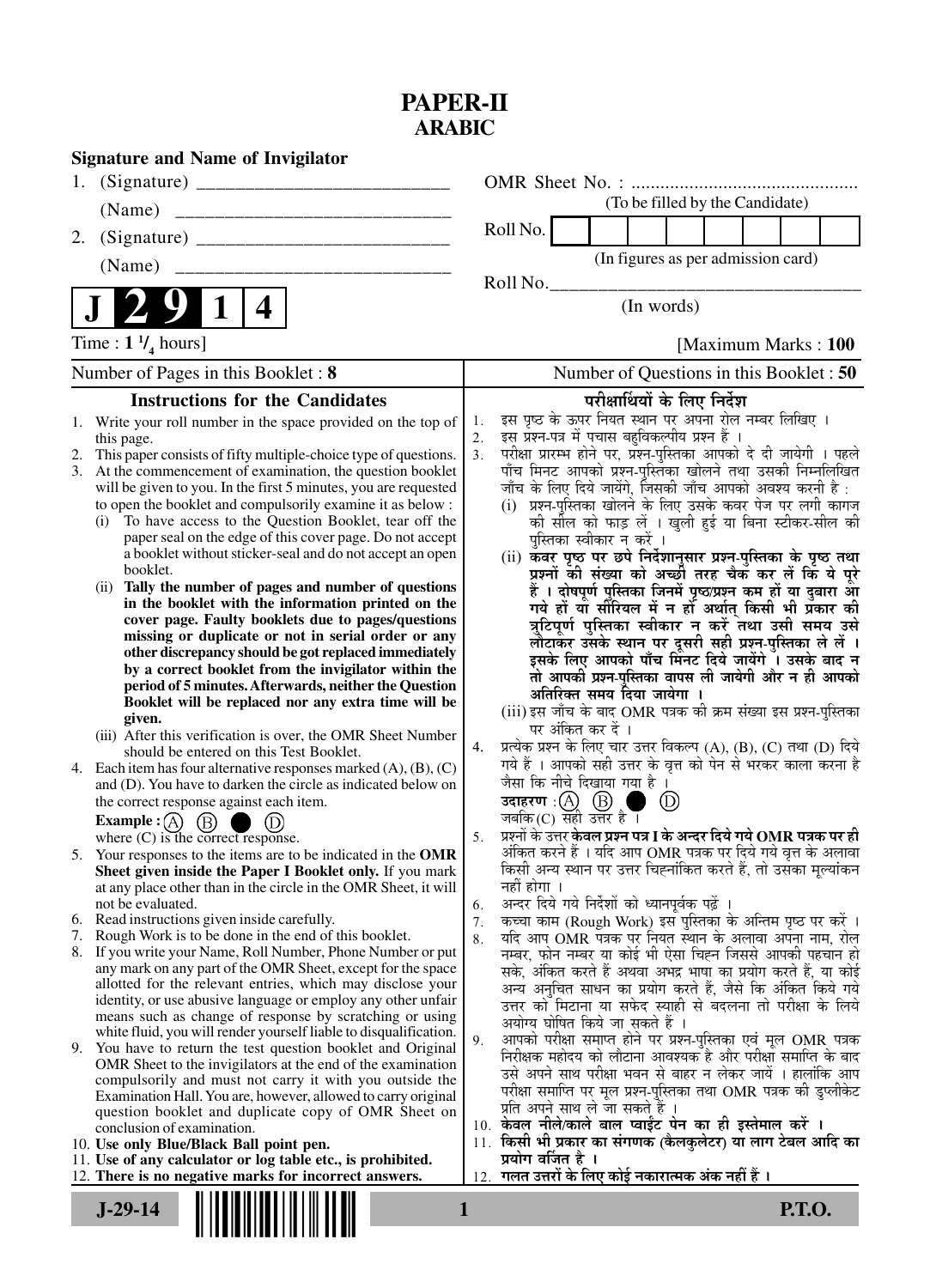## **ARABIC PAPER-II**

Note: This paper contains fifty (50) objective type questions, each question carrying two (2) marks. Attempt all the questions.

ملحوظة : هـذا الـجزء يحتوي على خعمسين (٥٠) سـؤ الا، لـكـل سـؤال عـلامتان، والمطلوب فيه اختيار الحواب الصحيح من الأجوبة المذكورة، وكلِّ سؤال إجباري. 5. من الشعراء الفرسان ليس من الشعراء الجاهليّن  $\overline{.1}$ (A) عنترة بن شداد (A) المهلهل (B) حسّان بن ثابتٌ (B) المقلمس (C) الشنفري (C) عمر بن أبي ربيعة (D) النابغة الذبياني (D) ذو الإصبع العدواني صاحب 'طوق الحمامة' هو  $\overline{\phantom{a}}$ .6 الحطيئة من الشعراء  $\cdot$ .2 (A) ابن خلدون (A) الجاهلييّن (B) إبن طفيل (B) المخضرمين (C) إين رشد (C) الاموييّن (D) إبن حزم (D) العباسيّين مـن كــان وزيــراً مـن اصـحــاب الـرسـائل  $\overline{\mathcal{A}}$ أتف كتاب "نقد كتاب الشعرالجاهلي"  $\cdot$ 3 العذكورين أدناه : (A) محمد فريد و جدي (A) ابن العميد (B) سليم البستاني (B) عبدالحميد الكاتب (C) القاضي الفاضل (C) فؤاد البستاني (D) عبد المنعم الخفاجي (D) الصاحب بن عبّاد "رسالة في العشق والنساء"، هي من تأليف 4. التقى امرؤ القيس حبيبته عينزة :  $\overline{\mathbf{.8}}$ (A) بحيرة أحول  $\left( A\right)$   $\left( H\right)$   $\left( A\right)$ (B) الجاحظ (B) دارة جلجل (C) ابن الجوزي (C) وادي حومل (D) ابن العميد (D) دار فلفل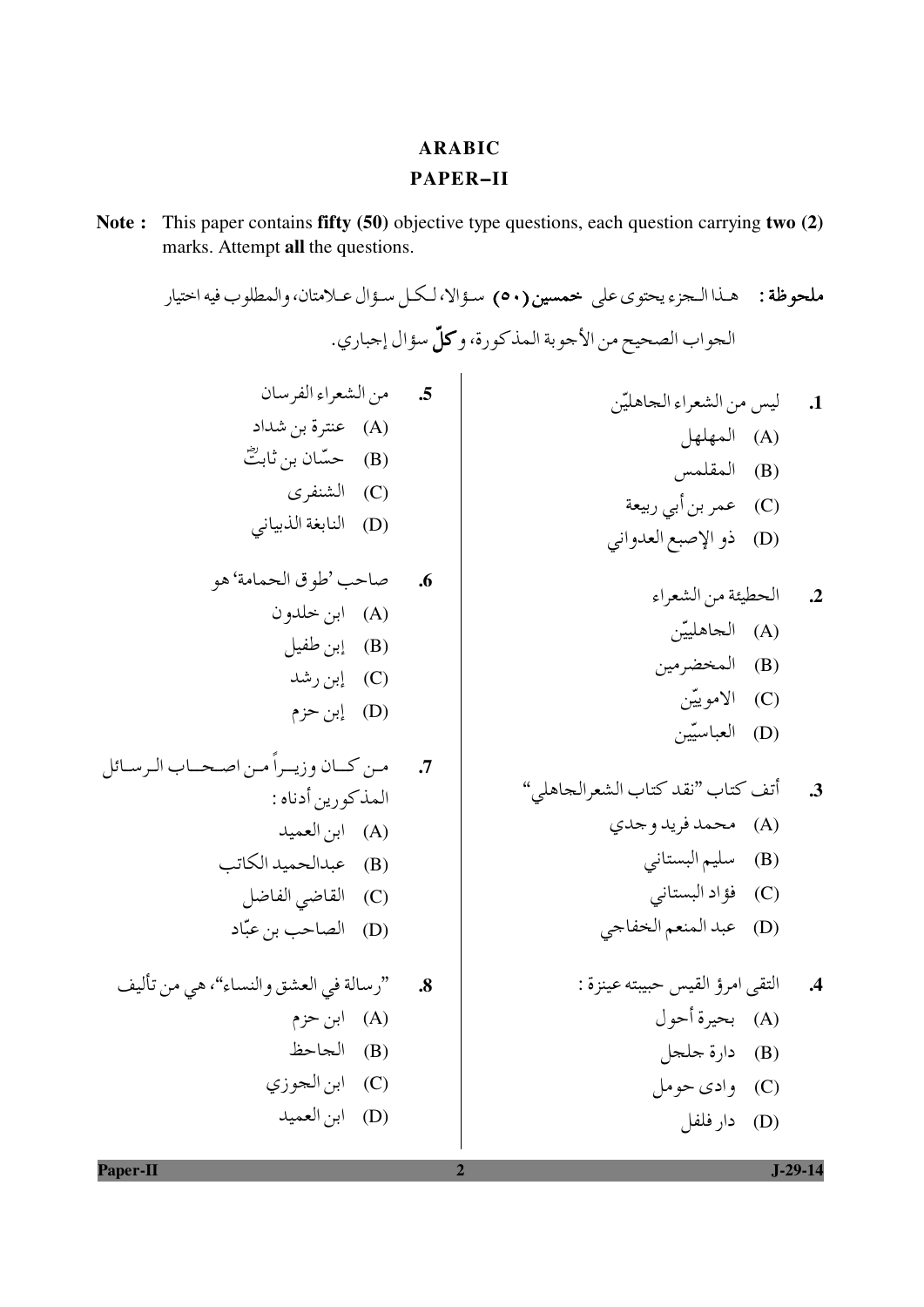9. ليس من كتب النقد : (A) أدب الكاتب (B) الكامل في الأدب ر بالفهرست<br>(C) الفهرست -<br>(D) المثل السائر

(D) عبدالحميد الكاتب

13 
$$
\rho
$$
 (A)  
\n(A)  $\rho$   
\n(A)  $\rho$   
\n(B) |  
\n(C) |  
\n(D) |  
\n(E)  $\rho$   
\n(D)  $\rho$   
\n(D)  $\rho$   
\n(D)  $\rho$   
\n(A)  $\rho$   
\n(A)

 $\overline{\mathbf{3}}$ 

Paper-II

 $J-29-14$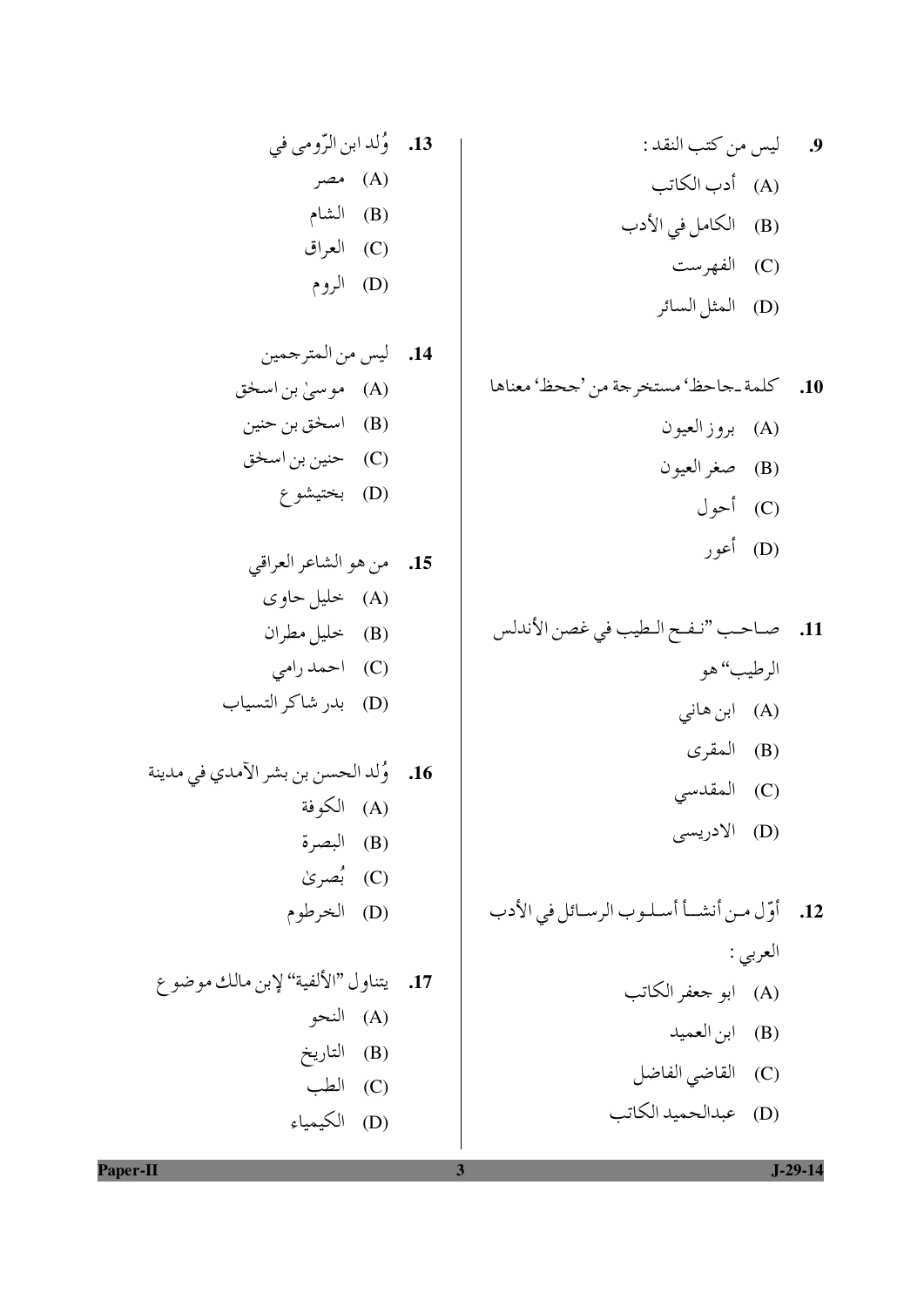(D) التاريخ

الروم
$$
(D) \quad \mathsf{L}(e, \mathsf{L})
$$

 $\overline{\mathbf{4}}$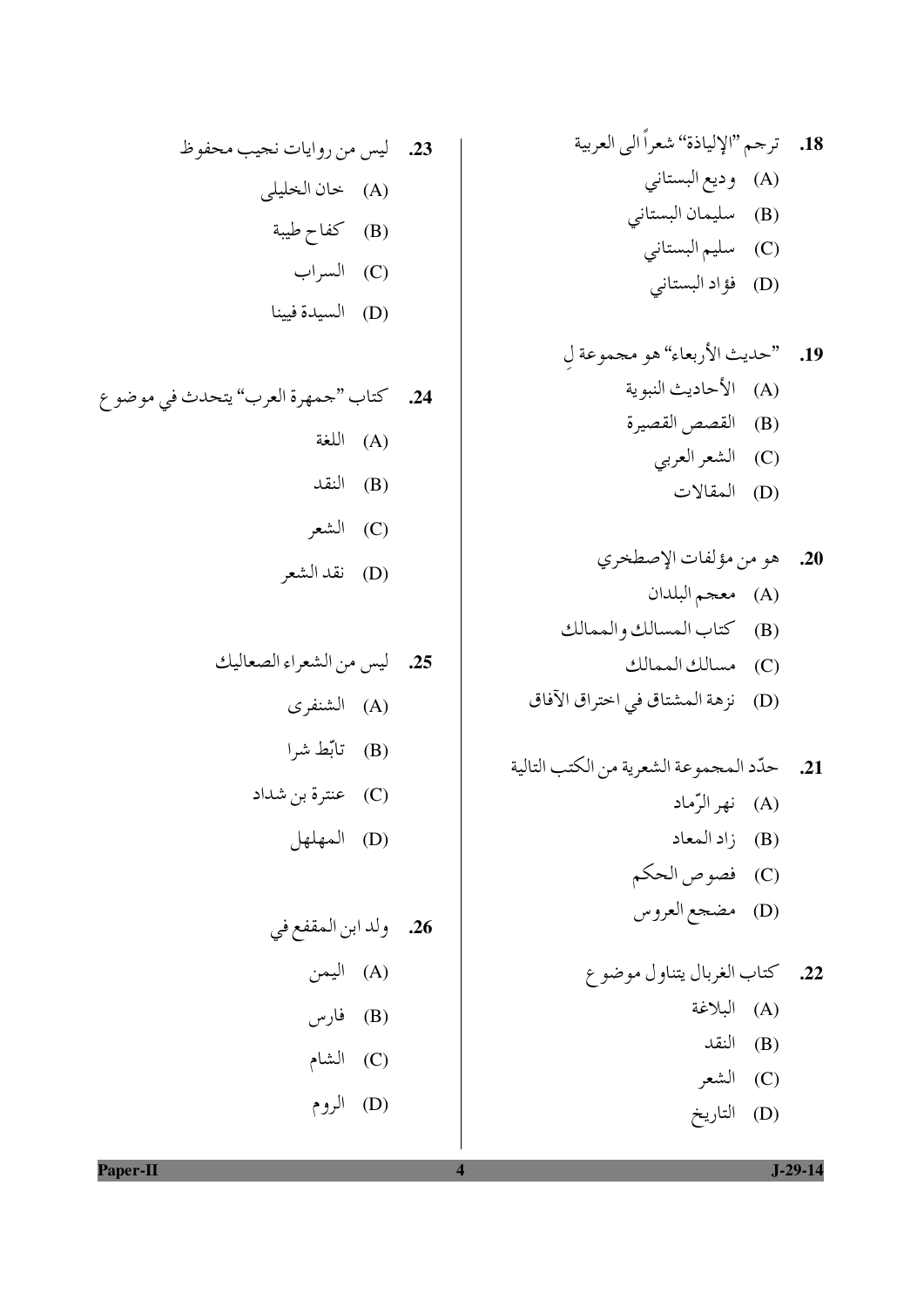27. عاصمة الإمارات العربية المتحدة (A) عجمات

- (B) الشارقة
	- دبی  $(C)$
- (D) أبو ظبي
- 28. زهير بن أبي سلميٰ ينتمي اليٰ قبيلة (A) بني تغلب (B) بنی سعد (C) بني غطفان (D) بنی بکر
- 29. الاسم الكامل لأبي العلاء المعري (A) أحمد بن عبدالله (B) أحمد بن الحسين (C) محمد بن اسمٰعیل (D) محمد بن ادريس
- 30. من هوالشاعر الذي لُقّب بذي الوزارتين : (A) إبن حمد ليس (B) إبن حزم (C) إبن هانئ
	- (D) إبن زيدون
- 31. والخبز كالعنبر الهندي عندهم والقمح خمسون أردبّا بدينا ر : قاله (A) الأخطل  $\mathcal{A}$  جرير (B) (C) الفرزدق
	- (D) بشار بن بر د
- 32. شاعر مصري يعتبر من رواد النهضة والتجديد (A) حفنی ناصف (B) أحمد شوقى (C) البارو دي (D) حافظ ابراهيم

 $J-29-14$ 

Paper-II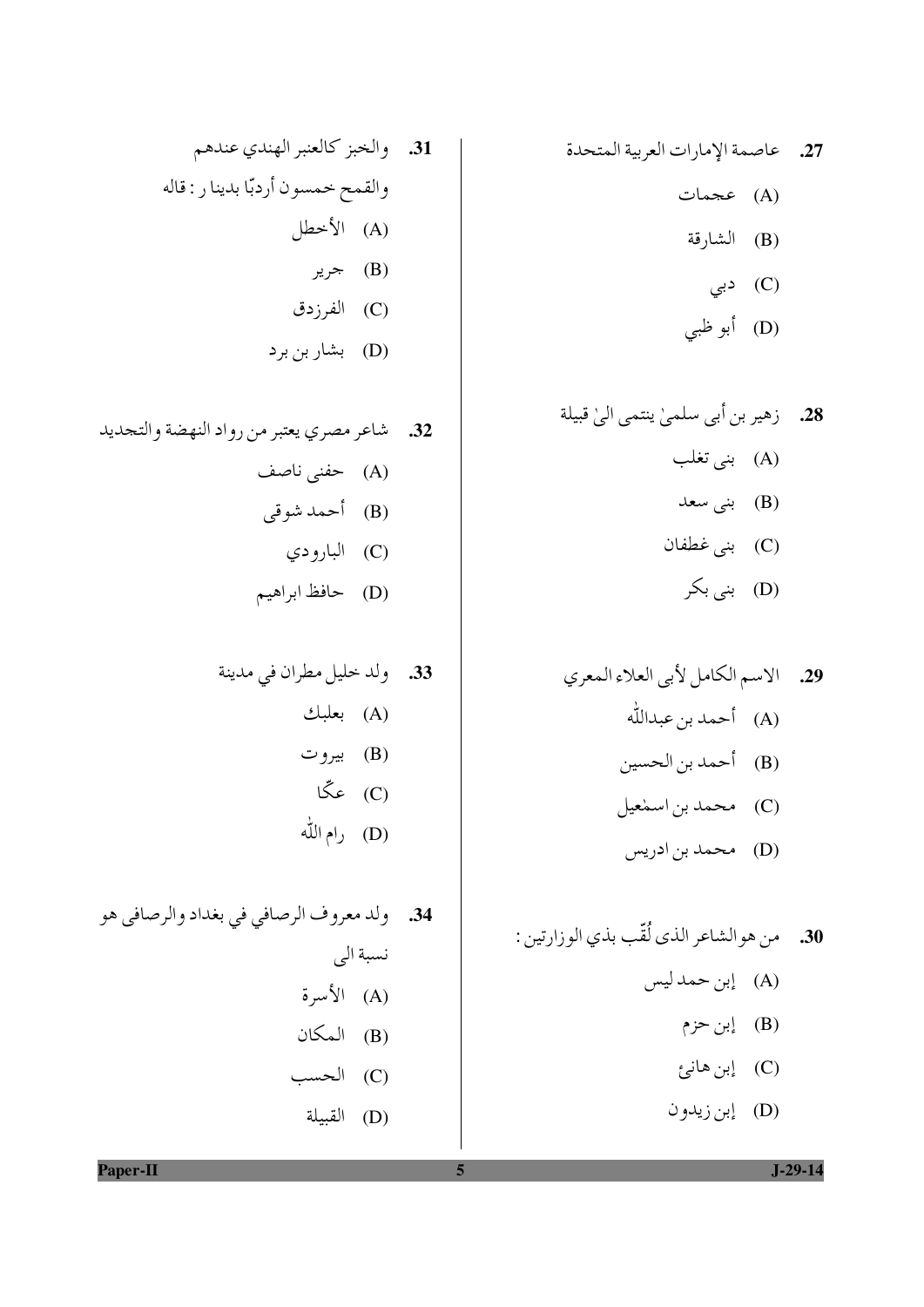40.

\n"غجرالقصة المصرية" الّفه :

\n(A)

\nالرويلحى

\n(B)

\nا
$$
\downarrow
$$
 (d)

\n11.  $\downarrow$  (e)

\n22.  $\downarrow$  (f)

\n33.  $\downarrow$  (g)

\n44.  $\downarrow$  (h)

\n55.  $\downarrow$  (i)

\n66.  $\downarrow$  (j)

\n77.  $\downarrow$  (k)

\n88.  $\downarrow$  (l)

\n99.  $\downarrow$  (m)

 $\boldsymbol{6}$ 

Paper-II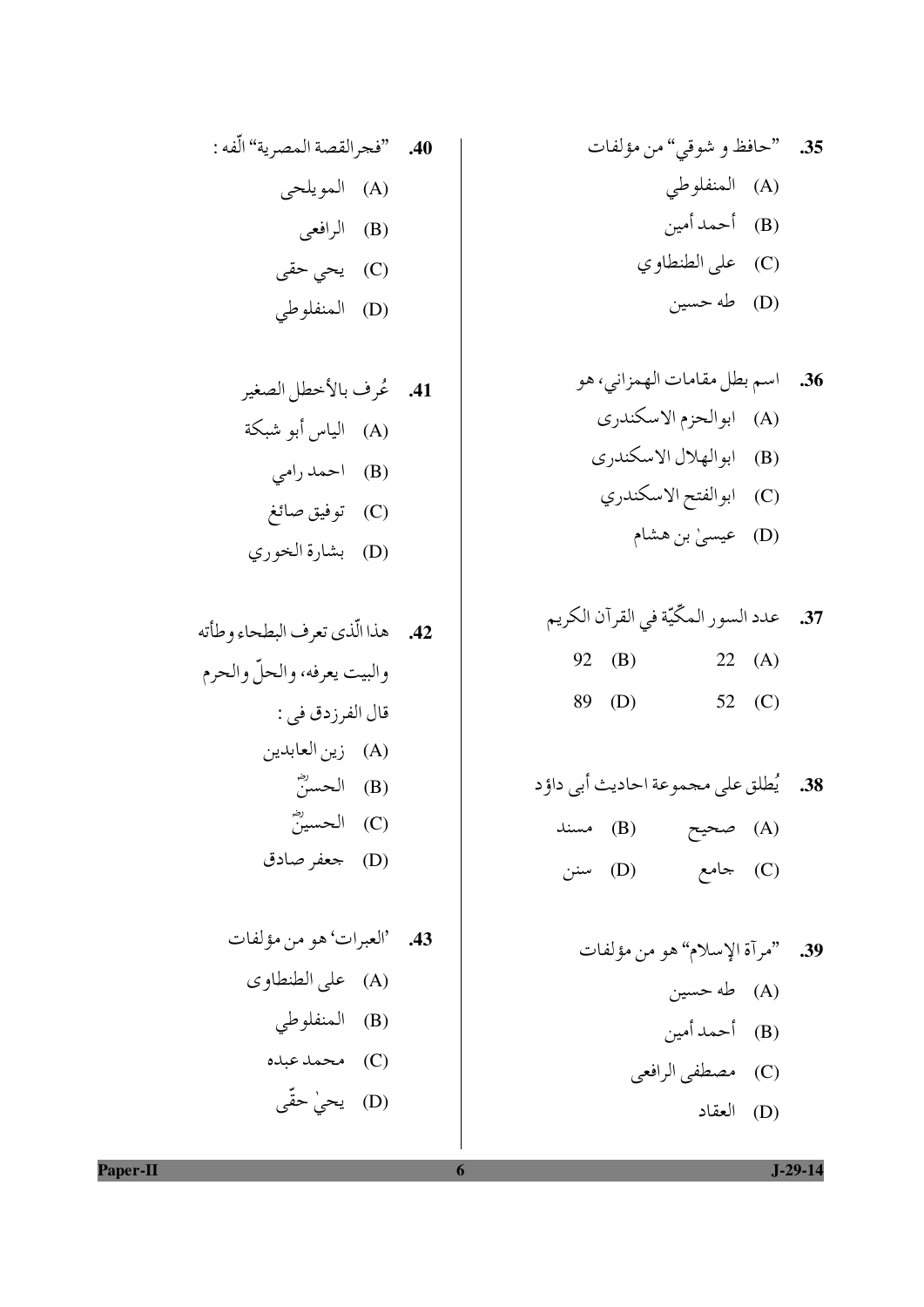$\overline{7}$ 

دمن
$$
(D) \quad \text{and} \quad
$$

 $J-29-14$ 

Paper-II